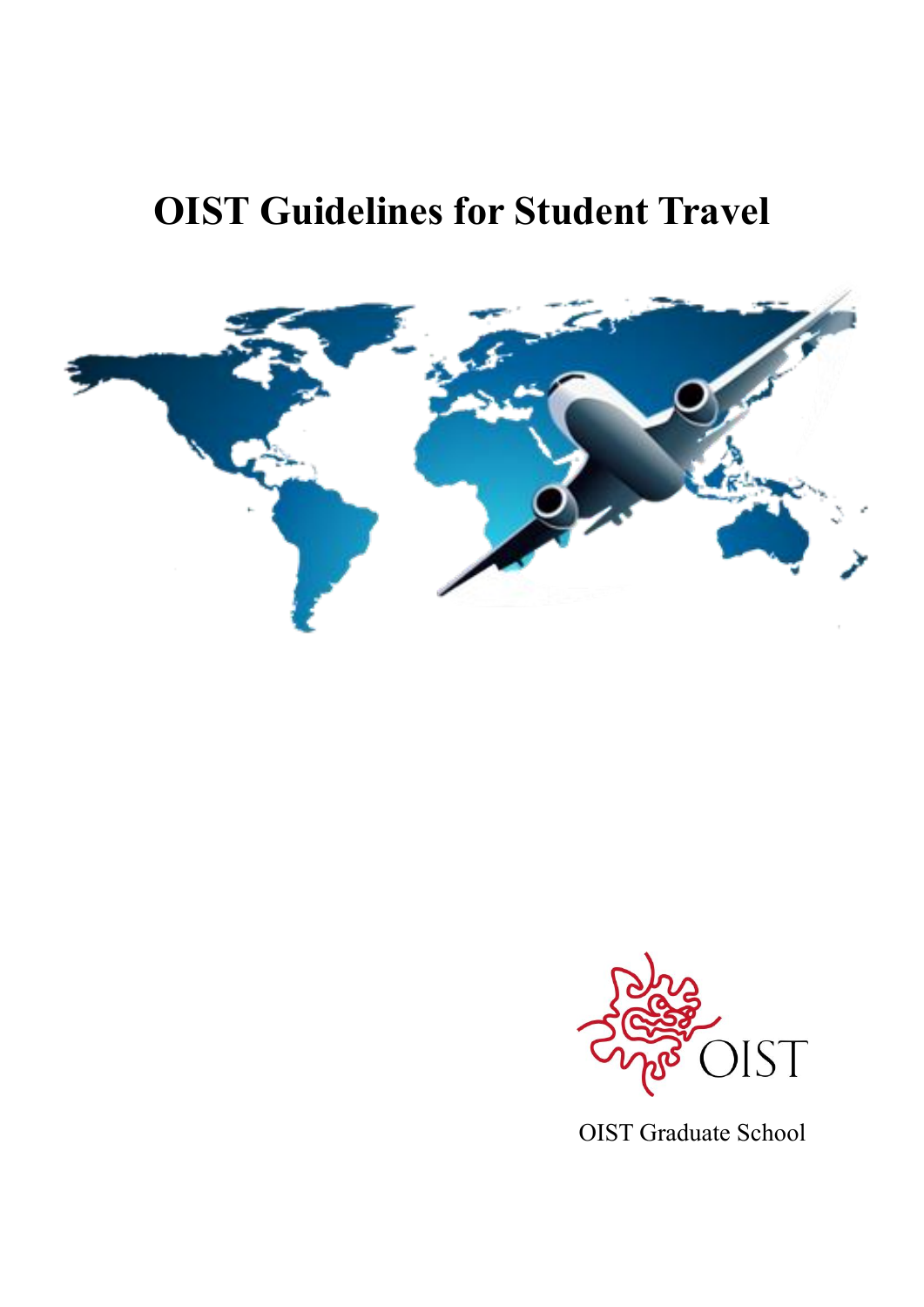<span id="page-1-0"></span>

 $\mathcal{L} \text{O} \text{IST}$  okinawa institute of science and technology graduate university

# **Table of Contents**

[General Guidelines](#page-2-0) of Student Travel

1. Conference & [Workshop Travel](#page-4-0)

2. Educational Institution Visit Travel

[3. Career Development Travel](#page-10-0)

[Appendix](#page-1-0)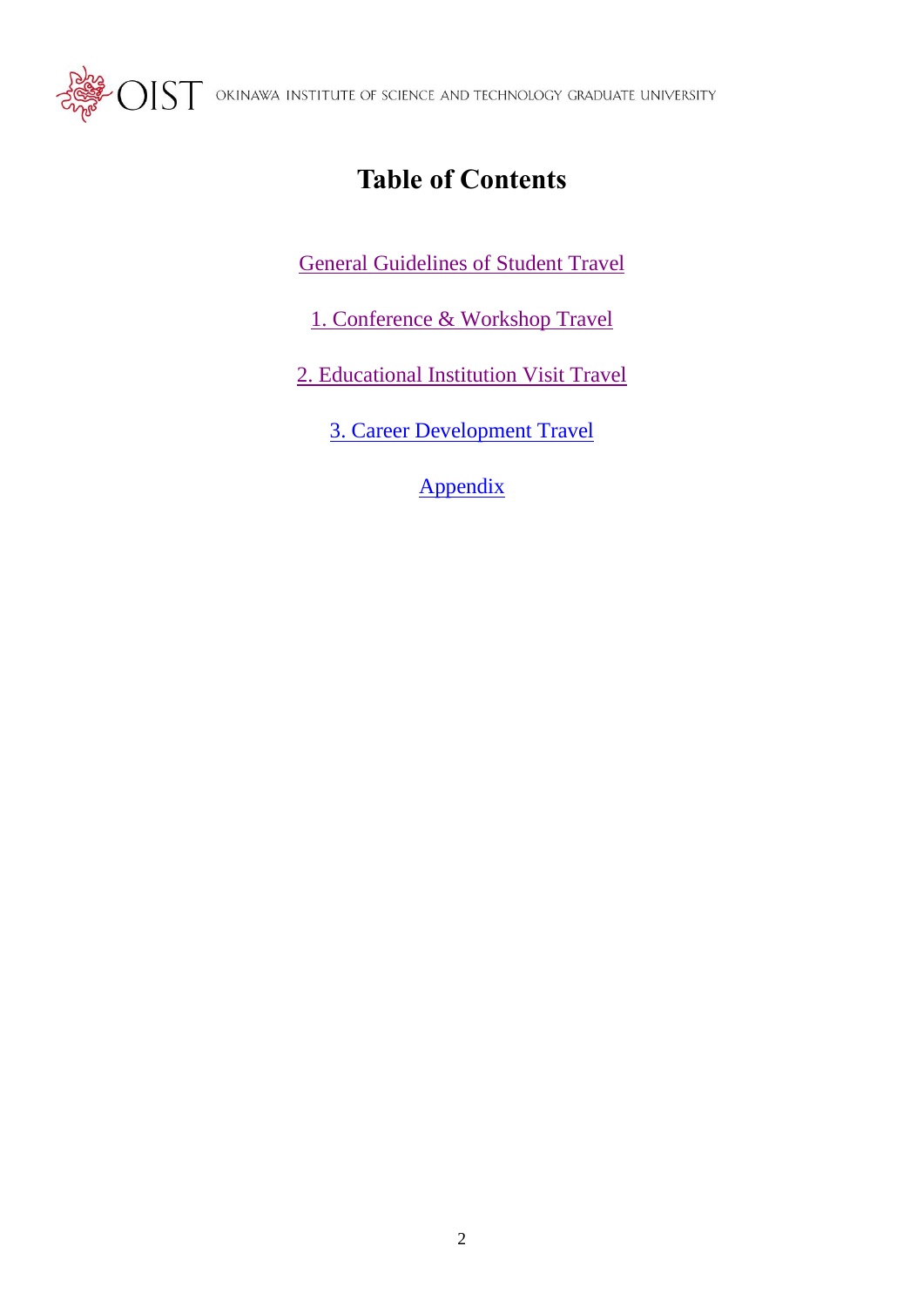${\rm\bf \sum}\Gamma$  okinawa institute of science and technology graduate university

# General Guidelines of Student Travel

<span id="page-2-0"></span>The following guidelines are based on OIST's travel expense regulations (PRP 29) and relevant Graduate School policies. For any matters not addressed in these guidelines, please refer to the above.

- These guidelines define financial assistance and/or travel support provided by the OIST Graduate School to OIST PhD Students and Junior Research Fellows (hereafter referred to as "Students"), to assist with "Student Travel" under Student Support Policies 2.
- The Graduate School provides support only to students, not their traveling companions.
- The Graduate School provides financial assistance and travel support for only the first five years of enrolment in the PhD program (excluding non-study leave). After five years and before registration as a Junior Research Fellow, no financial assistance or travel support is available.
- For Students enrolled in or before September 2018, Graduate School financial assistance and travel support is available during each academic year (September-August).

For Students enrolled in or after January 2018, Graduate School financial assistance and travel support is available during each *corresponding* academic year (relevant to the students' start date)

| <b>Enrolment Month</b> | May               | September           | January          |
|------------------------|-------------------|---------------------|------------------|
|                        | (Early Enrolment) | (Regular Enrolment) | (Late Enrolment) |
| Academic Year          | May-April         | September-August    | January-December |

- There is a limit on the number of travel support grants given per year, per travel category. If unused, these grants do not carry over to the following year.
- Applications for travel support must be made through the "Business Travel Form".
- Applications are assessed using a variety of criteria, including the contents of the application, the timing of the event, and the student's academic status and progress.
- Students are not generally permitted to travel during terms when they are enrolled in courses. If travel is requested during terms when the student is enrolled in courses, the student is responsible for obtaining permission from their lab supervisor and/or class instructor(s) for this absence and for making appropriate arrangements to cover all missed classes, courses and absence from the lab.
- When travel coincides with examination arrangement, travel support may be approved *conditionally*. Further information should be sought from the Academic Affairs Section.
- Any modification of travel period or flight itinerary for personal reasons is not permitted after the travel request has been approved.
- OIST does not pay for any costs related to personal expenses and activities during personal stays.
- Students are reimbursed travel costs only after the travel has concluded.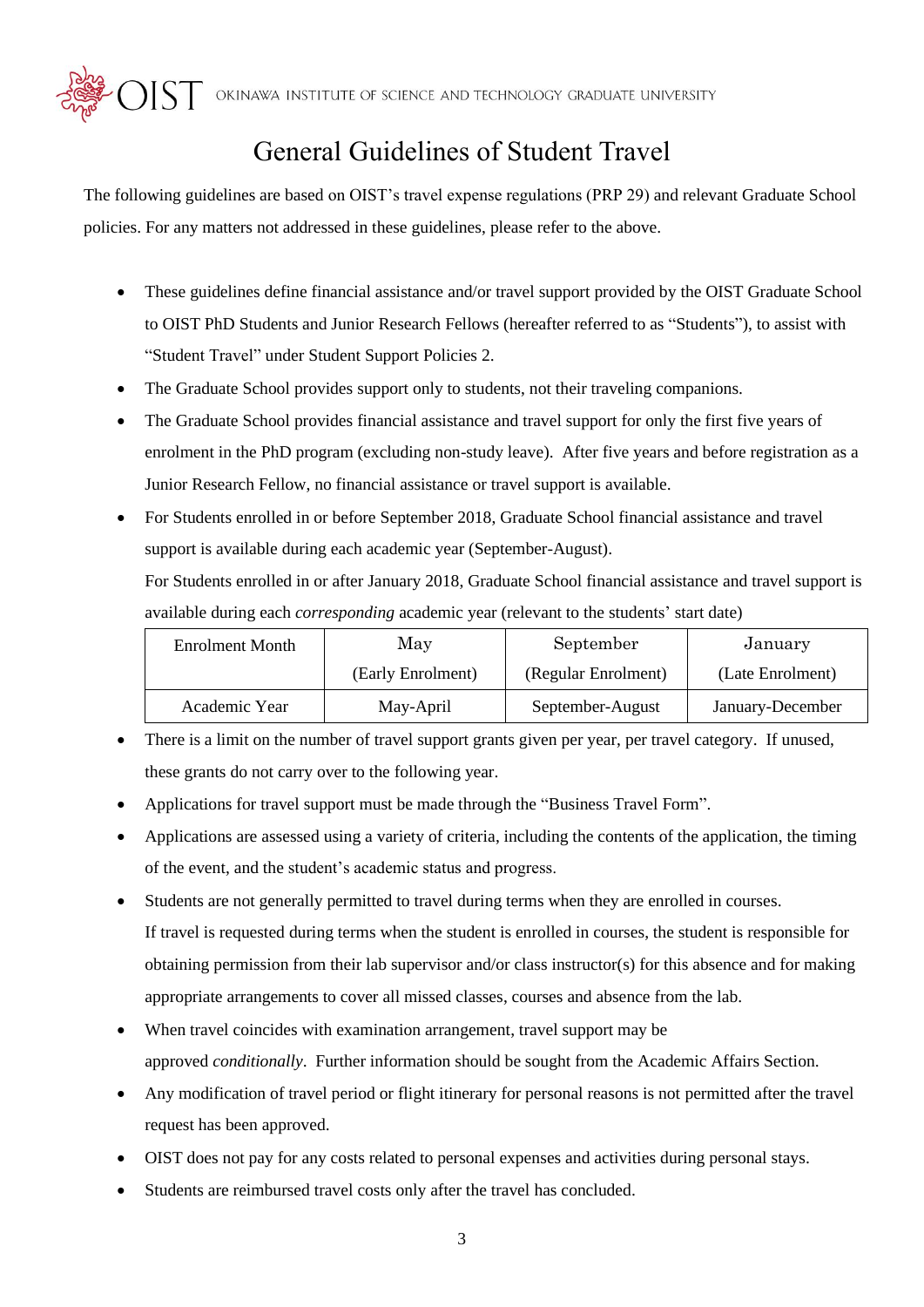- Students are responsible for reporting any financial support provided by any organization other than OIST to the Graduate School without concealment or deception. When a student receives a travel grant from an organizer of the event the student plans to attend, this travel grant must be used to support their travel costs.
- Expenses incurred in foreign currencies are reimbursed in Japanese Yen (JPY). The currency conversion rate is set monthly by the OIST Financial Management Division.
- To minimize risks and be most cost-effective, OIST has appointed preferred travel agencies (PTA).
- Other than to obtain quotations, students should not contact PTAs directly unless the Graduate School directs them to do so. After travel has been approved and arranged, under no circumstances shall students modify travel arrangements, tickets or itinerary without the Graduate School's prior approval.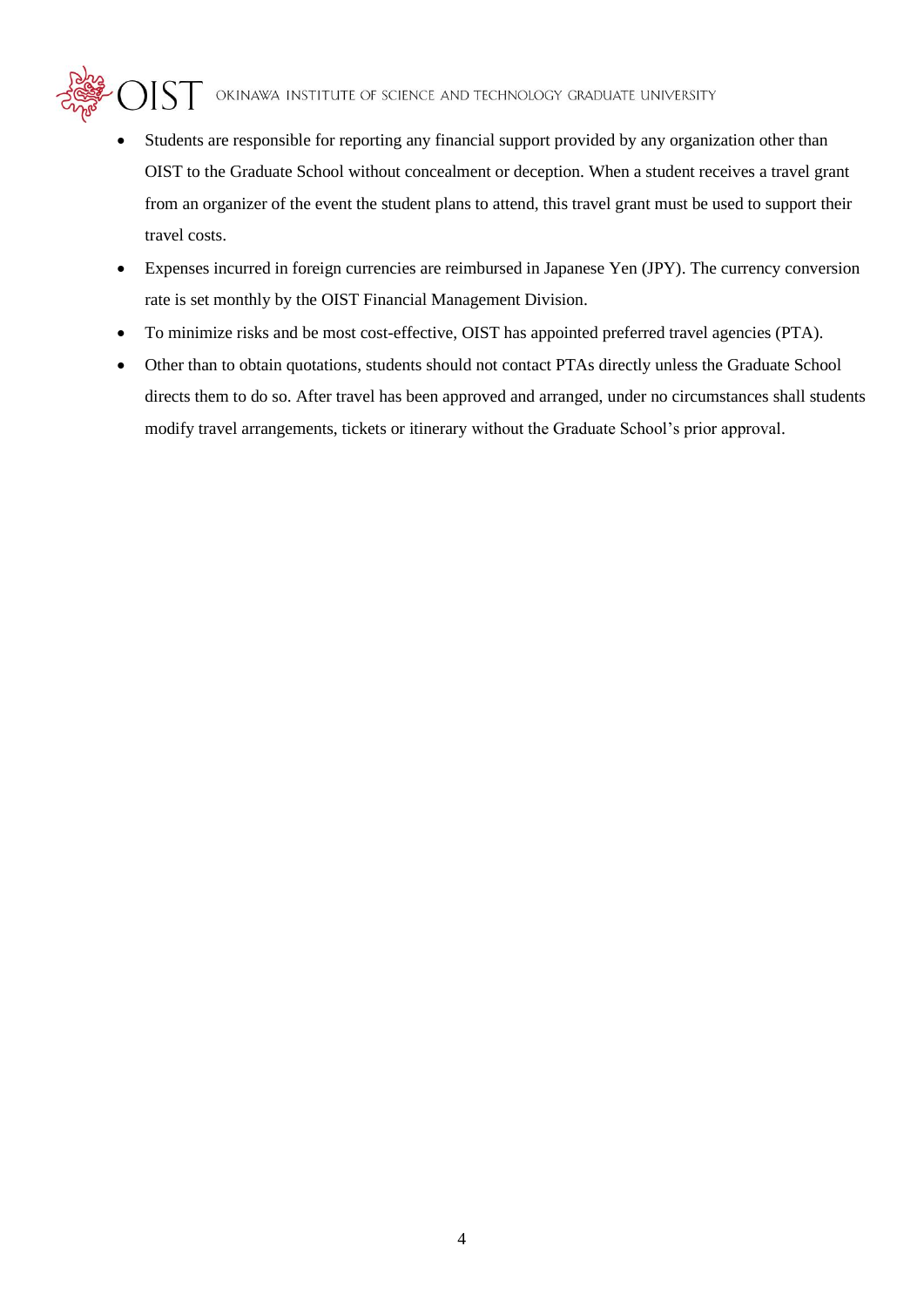$\rm{MST}$  okinawa institute of science and technology graduate university

# 1. Conference & Workshop Travel

- <span id="page-4-0"></span>• The Graduate School provides financial assistance to OIST PhD Students who wish to attend scientific conferences or workshops.
- Conference & Workshop Travel funding is generally awarded only to students taking an active part in the event. A presentation is required to attend a conference. Presentations about research completed at OIST will receive precedence over others.

#### **[Application]**

- Students may receive Graduate School funding to attend conferences or workshops **once per academic year** (see General Guidelines). The start date of the intended conference or workshop travel should be ON or AFTER the first day of each academic year. Only in exceptional circumstances, and with the approval of the Manager of the Academic Affairs Section, may funding be granted for more than one conference or workshop travel (or other educational activity) during any given academic year.
- **A Business Travel Form** must be submitted **at least THREE months prior** to the start date of the conference or workshop travel, **even if an acceptance notice has not yet been received.**
- Application documents, materials and information:
	- Business Travel Form (under "Application: Conference & Workshop Travel")
	- Airfare quotation(s)
	- Endorsement from the lab rotation supervisor or course provider affected by the period of absence, or from the thesis supervisor (and co-supervisor, if applicable). Endorsements should **include the conference or workshop name and the period of absence from OIST**.
	- Conference or workshop information (website, etc.)
	- Invitation letter or acceptance letter from the conference or workshop organizer. This is not required at the time of submission, but the student should provide the letter to the Graduate School via email [\(gs-travel@oist.jp\)](mailto:gs-travel@oist.jp) as soon as it is received. Flight tickets should be purchased only **AFTER receipt of the letter has been confirmed by the Graduate School**.
	- Additional documents and materials may be required as necessary.

#### **[Flight]**

• The Graduate School arranges **the most economical, simple, round-trip, economy class flight between Okinawa and the nearest airport to the conference or workshop venue**. Students must obtain quotation(s) from an OIST-preferred travel agency (PTA) to include in the application.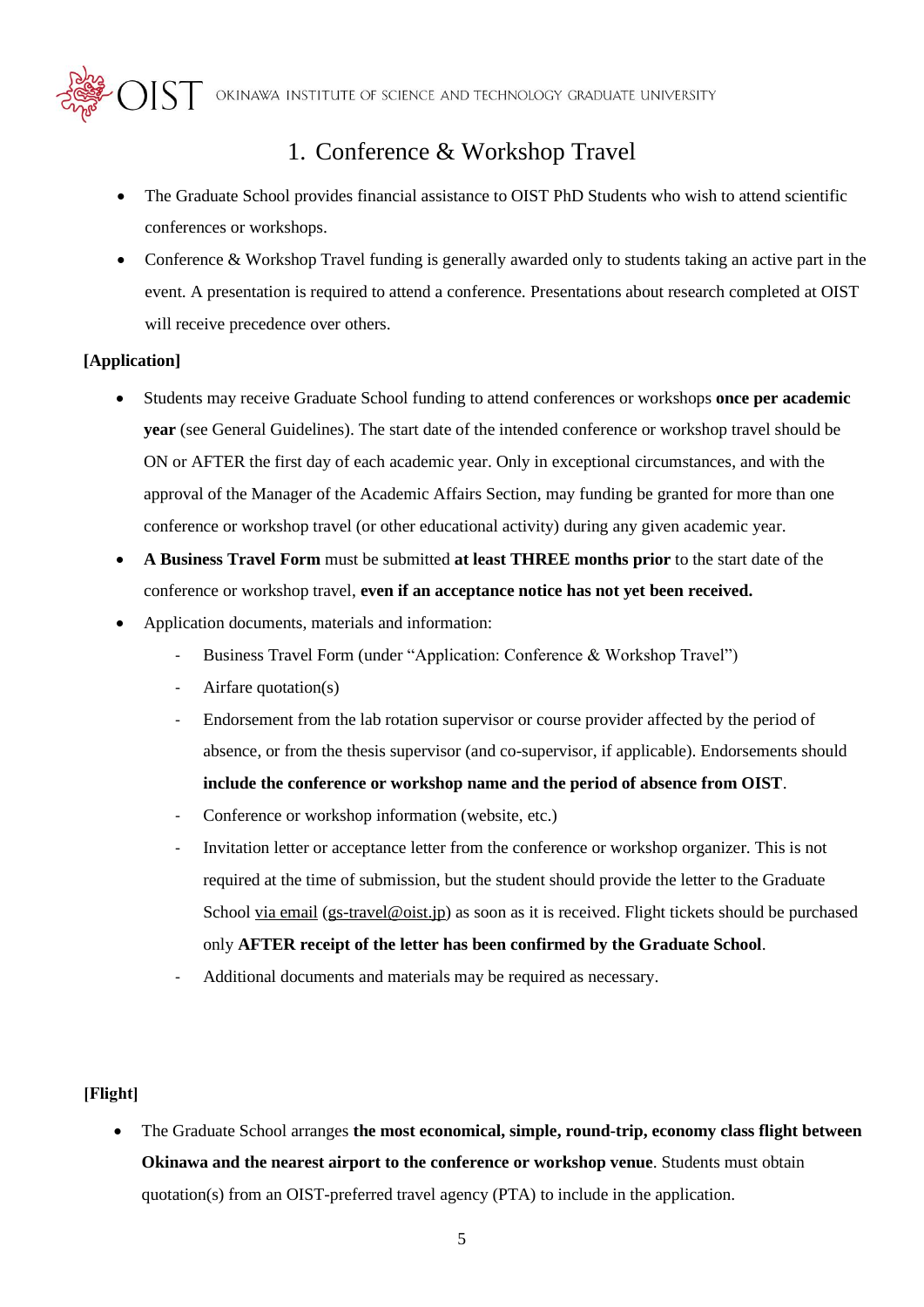- Stopovers at any city during transit and open-jaw tickets are not permitted. There are NO exceptions. An open-jaw ticket is an airline return ticket where the destination and/or the origin are not the same in both directions.
- If a student makes any changes to the itinerary for personal reasons after the purchase of flight tickets, the student is responsible for any cancellation fees, change fees or any other additional costs.
- Air tickets for conference or workshop travel should be purchased **AFTER any necessary visas are issued**.

#### **[Ground Transportation]**

- Students are responsible for ground transportation arrangement, **both in Okinawa and at the conference or workshop location**. The transportation fee will be reimbursed only for the most economical and direct route, in accordance with OIST's travel expense regulations (PRP 29). If a student makes any changes for personal reasons after the arrangement is confirmed, the student will be responsible for any cancellation fees, change fees or additional costs.
- **For domestic travel**, transportation for only one round trip between the airport and the conference or workshop venue is reimbursed. No other travel is reimbursed, including to or from accommodation.
- **For international travel**, transportation for one direct round trip between the airport and the conference or workshop venue *or* accommodation is reimbursed, as is daily travel between accommodation and the conference or workshop venue.

#### **[Per Diem and Lodging Allowance]**

- A daily (*per diem*) allowance is provided to cover meals and miscellaneous expenses during travel (such as communication fees, tips, lockers, etc.).
- The amount of *per diem* allowance is stipulated in the appendix "*Per diem* and Maximum Lodging Allowance (rate in JPY)." For more information, see the appendix at the end of this document.
- Students are responsible for arranging accommodation. After travel is complete, up to the maximum amount as stipulated in the appendix "Per diem and Maximum Lodging Allowance (rate in JPY)" will be reimbursed after submission of the original receipts.

#### **[Personal Stay and Annual Leave]**

• Students may include a period of annual leave up to three days per travel period as a personal stay, subject to the approval of the Graduate School. However, the number of days of personal stay (including annual leave as well as weekends and holidays) should not exceed the number of business days over which the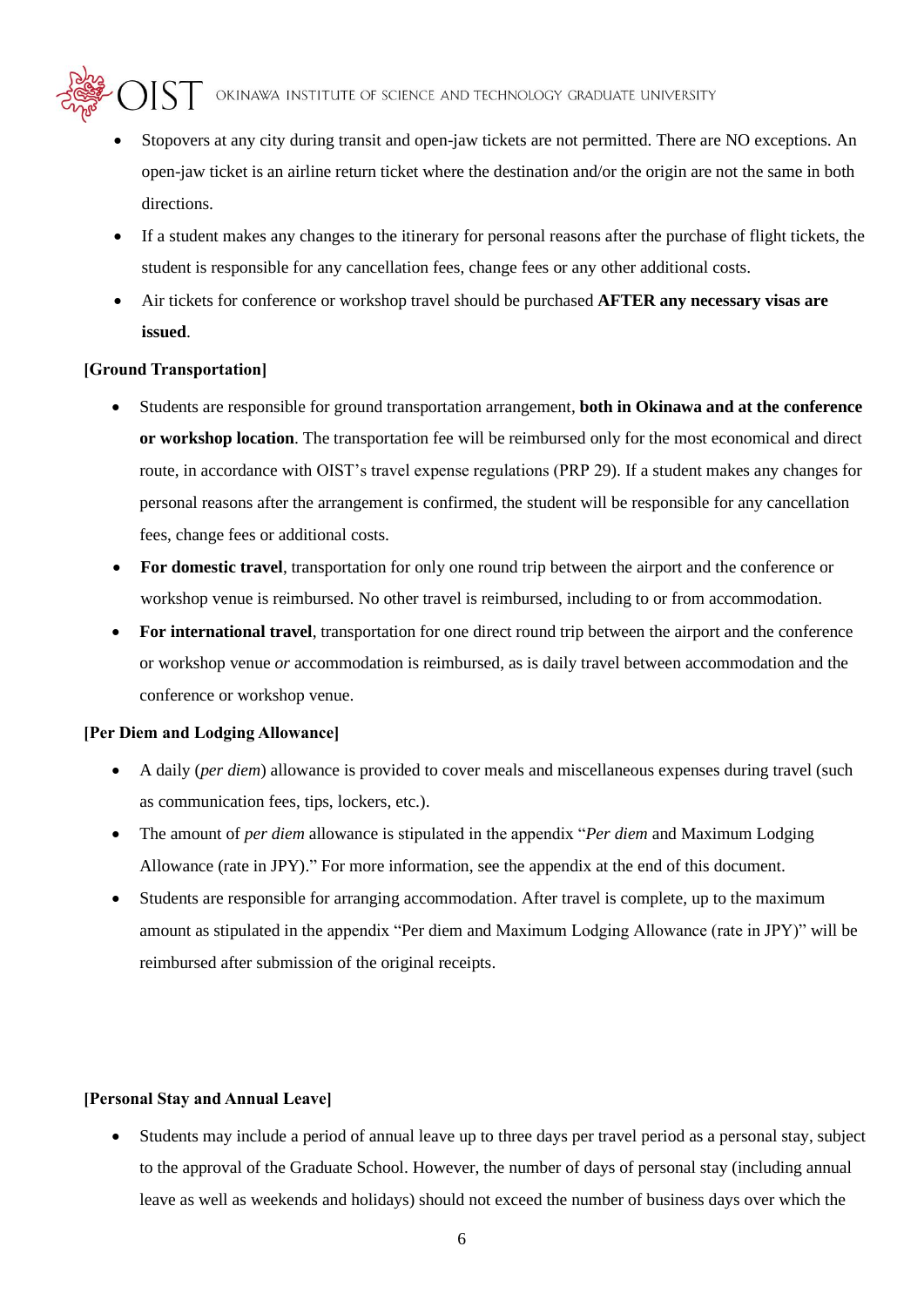conference or workshop was held. When the allowable days for a personal stay during one business trip are exceeded, only half of the business-related airfare will be paid by the Graduate School.

- Neither *per diem* nor lodging allowances are provided during periods of personal stay. Weekends and Japanese public holidays are also regarded as personal stays if they occur either before or after the conference or workshop. If there is a weekend or holiday in the middle of an event program that does not include business, and if it is necessary to stay during this break in the event program, then these days are counted as non-business days but are not considered a personal stay, and lodging allowance is provided.
- OIST does not pay for any expenses or costs related to personal stays, or any incremental expenses incurred through non-OIST related activities.

### **[Travelling dates]**

- **For domestic travel**, students are allowed to arrive at the business location the day before commencement of business if the travel otherwise requires departure from home before 7am. Students are also allowed to depart the day after business is concluded if the travel otherwise requires arrival at home after 8pm.
- **For international travel**, students are allowed to arrive at the business location the day before commencement of business and to depart the day after business concludes. However, if an extra day is necessary to adjust to local time, or to prepare for business the day before, students are allowed to arrive 2 days before business commences. In these cases, the day before business commences is considered a "preparation day", and is not deducted from annual leave. For preparation days, only lodging allowance is provided (no *per diem*). A personal day cannot come before or after the preparation day.

#### **[Registration and Course Fees]**

- Students are responsible for confirming the amount and the payment deadline of registration or course fee or course fees. **Only the approved registration fee for conferences, workshops or courses are covered.**
- The Graduate School supports the payment of registration fees up to 100,000 yen. When "registration fees" cover lodging, meals, or both, the Graduate School pays only an additional amount equivalent to the total applicable *per diem* and lodging allowance stipulated in the appendix. No separate *per diem* or lodging allowance is provided. If total fees are more than this amount, students are responsible for making initial payment and reimbursement will be made up to the total of 100,000JPY plus relevant per diem and lodging allowance.
- If the cost of meals is included in the registration fee, the student must report any provided meals during the conference or workshop without concealment or deception.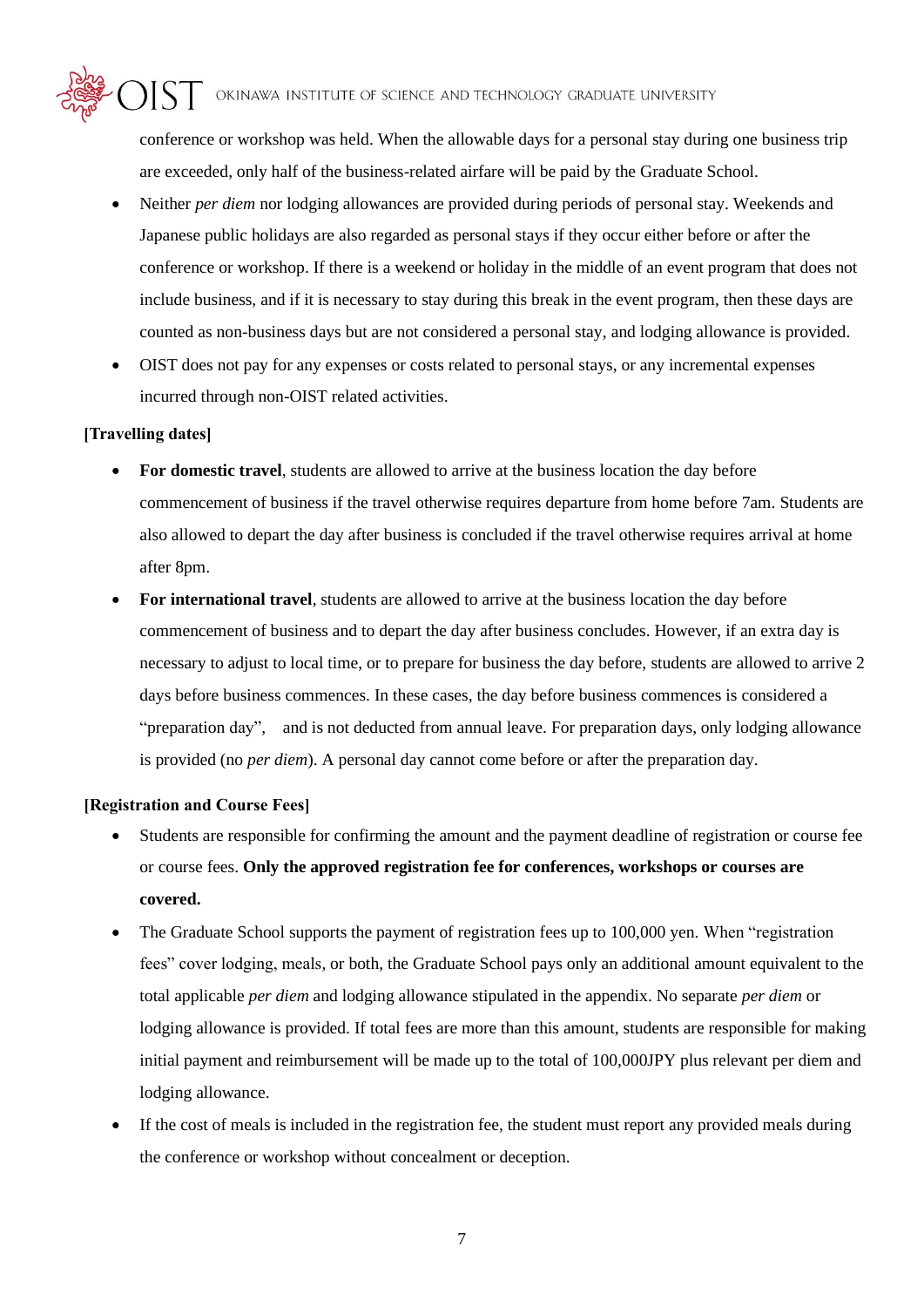- If the cost of meals is clearly stated on the quote or receipt, the Graduate School covers the amount after subtracting any meal costs (full *per diem* is paid instead).
- Participation fees for social functions, such as after-conference parties or networking events (*konshin-kai*), are not reimbursable.
- Membership fees are not part of travel support provided by the Graduate School and are the responsibility of the student. Only when the membership fee is required to present will this be covered by the Graduate School. However, the Graduate School will not cover any membership fees for any subsequent years.

### **[Visa]**

- Students are responsible for obtaining any necessary visas, Electronic System for Travel Authorization ESTA, or other electronic travel authorization applications, if necessary.
- If travel outside Okinawa is required to obtain a visa, then a **Business Travel Form for "VISA application travel for Conference & WS travel"** must be submitted **TWO weeks** prior to the period of travel and must be approved before travel arrangements can be made.
- Travel for the purpose of visa issuance should be planned with a minimal period of absence. Students may include a personal stay only on weekends or holidays up to the number of official business days (usually only one day).
- *Per diem* and lodging allowances (if applicable), as stipulated in the appendix "*Per diem* and Maximum Lodging Allowance (rate in JPY)", will be provided.
- Visa and ESTA-application-related fees (application fees, travel costs, accommodation outside of Okinawa, etc.) are reimbursed after submission of original receipts once travel is complete.

#### **[Document Submission]**

- A "Travel and Expense Report [Form]" must be completed by the student to report completion of the travel and to inform the Graduate School of any travel expenses.
- Original receipts are required for all items claimed for reimbursement. For local transport with fixed costs, such as metro, bus, and train fares, an original receipt, or a printout of the website showing the route and fare, must be submitted.
- All receipts and website copies need to be in English or Japanese. Translations are acceptable.
- Receipts and original boarding passes are required for reimbursement if the flight tickets were purchased through services other than an OIST- preferred travel agency (PTA).
- **The Graduate School cannot reimburse any expenses without receipts.**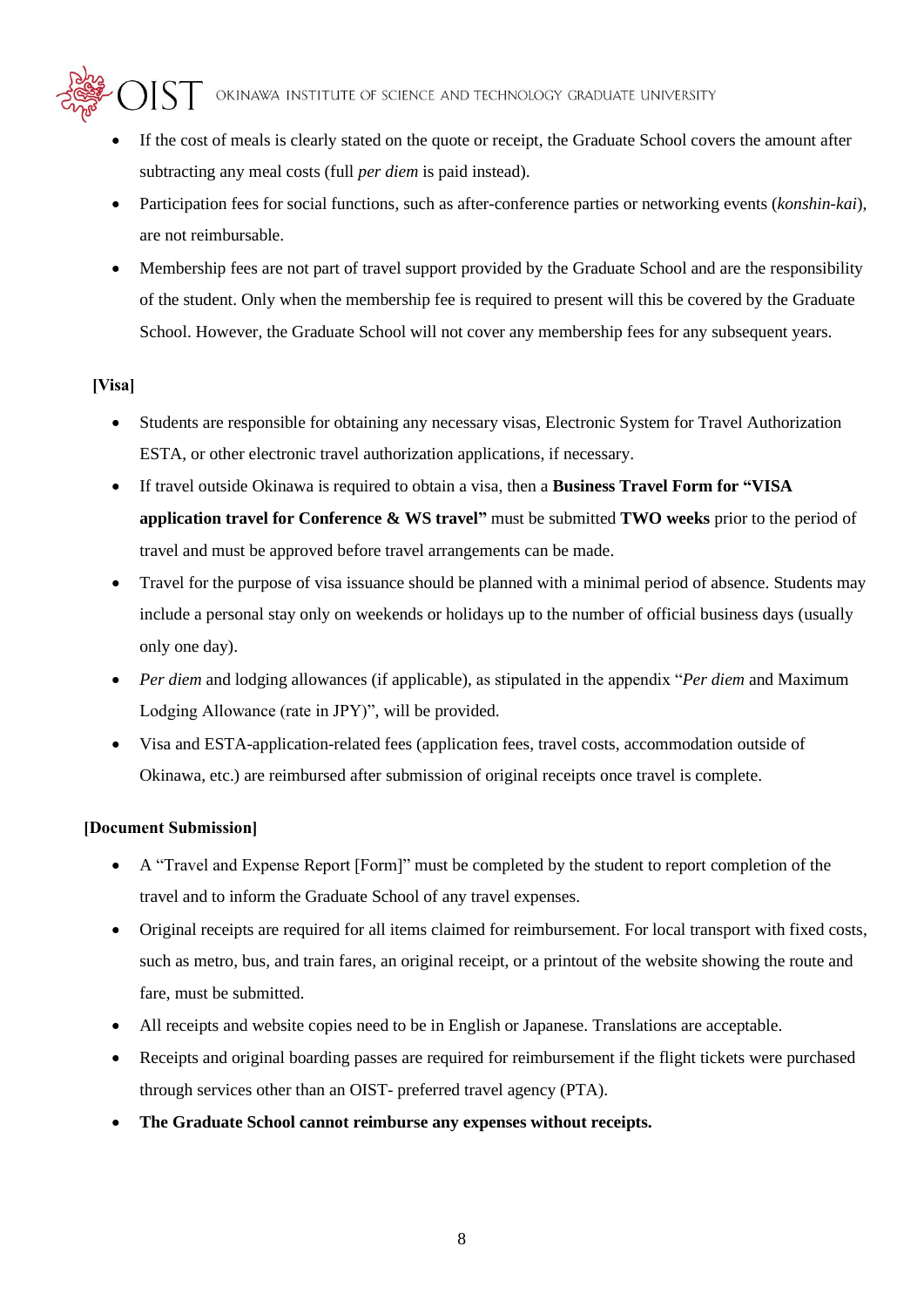$\rm MST$  okinawa institute of science and technology graduate university

# 2. Educational Institution Visit Travel

- The Graduate School provides travel support to OIST PhD Students who wish to visit an educational institution. This support provides airfare costs only. Students are responsible for all other related expenses.
- Educational institution visit travel cannot be combined with any other business travel.

### **[Application]**

- Students may receive travel support to visit an educational institution **once per academic year** (see General Guidelines of Student Travel)**.**
- **A Business Travel Form** must be submitted **at least THREE months prior** to the start date of the Educational Institution Visit Travel **AFTER an appointment with the intended institution has been arranged**.
- Application documents, materials and information:
	- Business Travel Form (under "Educational Institution Visit Travel")
	- Endorsement from the lab rotation supervisor or course provider affected by the period of absence, or the thesis supervisor (and co-supervisor if applicable). Endorsements should **include the name of the educational institution, the name of the professor hosting the student, and the period of absence from OIST**.
	- Confirmation letter from the host at the educational institution (the letter should **be addressed to the student and include the name of the educational institution, the name of the host (holding a title of professor or above), and the dates of visit**).
	- Additional documents and materials, as required.

### **[Flight]**

- The Graduate School arranges **the most economical, simple, round-trip, economy class flight between Okinawa and the airport closest to the institution.**
- The Graduate School does not ask students to confirm their flight itinerary before purchasing flight tickets except in special circumstances (for example, when the flight itinerary requires transit visa(s), or when students ask for this confirmation when applying). When prior confirmation is not requested, the Graduate School arranges the flight as the most simple, round-trip route, departing from the airport of origin after 10:00 and arriving at the destination airport before 19:00 to ensure students' ability to use public transportation. The dates of arrival and departure from the destination country are set accordingly based on flight availability.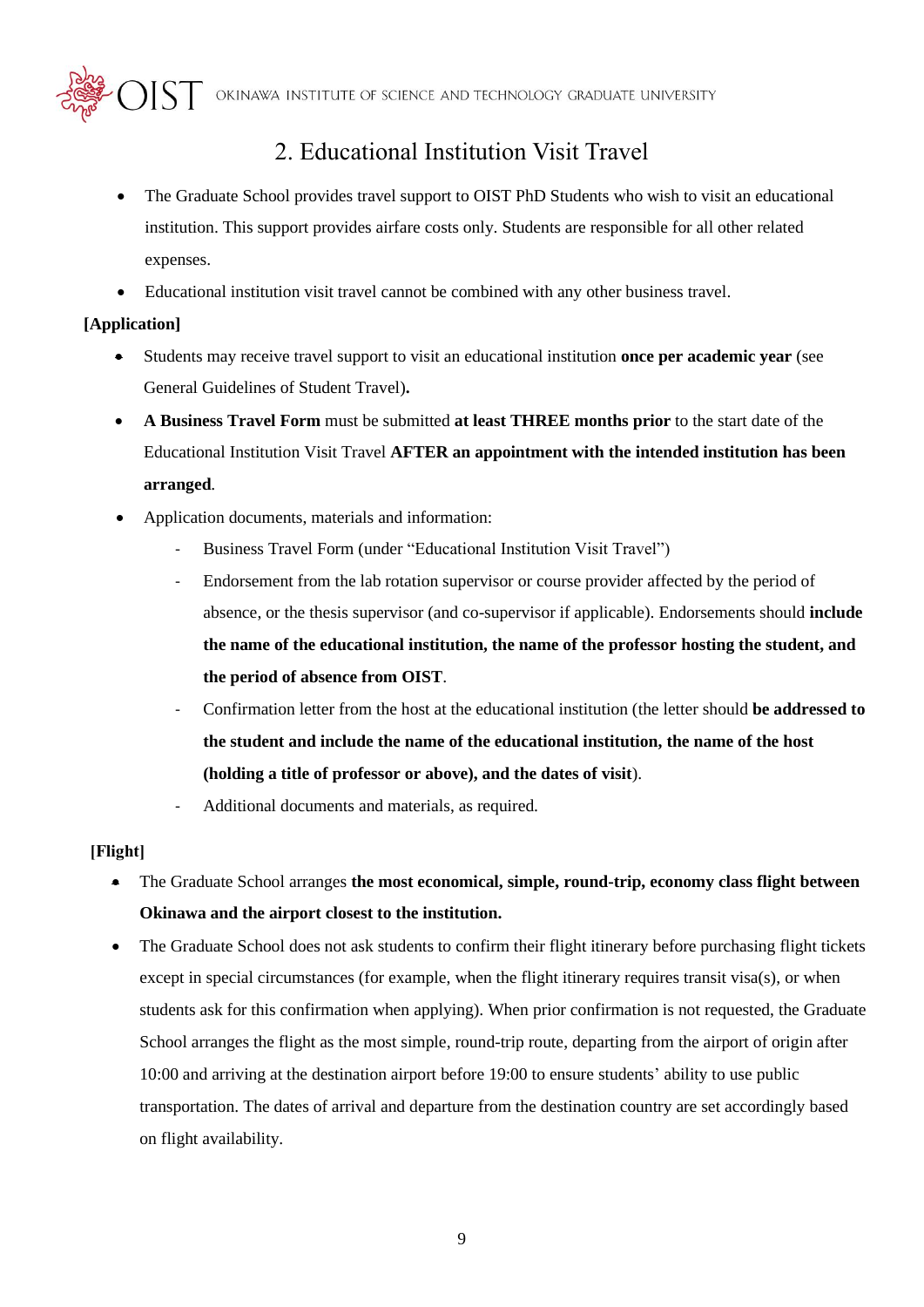- Stopovers at any city during transit and open-jaw tickets are not permitted. There are NO exceptions. An open-jaw ticket is an airline return ticket where the destination and/or the origin are not the same in both directions.
- If students make any changes to the itinerary for personal reasons after the air tickets are purchased, the student will be responsible for any cancellation fees, change fees, or any other additional costs.
- When the itinerary requires an overnight stay at a transit airport, the Graduate School covers the cost of this accommodation.
- Air tickets for educational institution visit travel will be purchased **AFTER any necessary visas are issued**.

### **[Ground Transportation]**

• Students are responsible for all costs and arrangements.

#### **[Per Diem and Lodging Allowance]**

- Neither *per diem* nor lodging allowances are provided.
- Students are responsible for all costs and arrangements.

#### **[Personal Stay and Annual Leave]**

• **Only ONE day** is considered an official business day for the visit to the institution. Students must take annual leave for the rest of the period of their Educational Institution Visit Travel, **including travel days but excluding weekends and Japanese public holidays.** 

#### **[Registration and Course Fees]**

• Neither registration fees nor course fees are provided.

#### **[Visa]**

• Student are responsible for arranging and obtaining any necessary visas, ESTAs or other electronic travel authorization applications **at their own expense**.

#### **[Document Submission]**

- A "Travel Report [Form]" must be completed by the student, and the submission of this form is required to report completion of the travel.
- All receipts must be in English or Japanese. Translations are acceptable.
- Receipts and original boarding passes are required if flight tickets were purchased through services other than an OIST-preferred travel agency (PTA).
- **The Graduate School cannot reimburse any expenses without receipts.**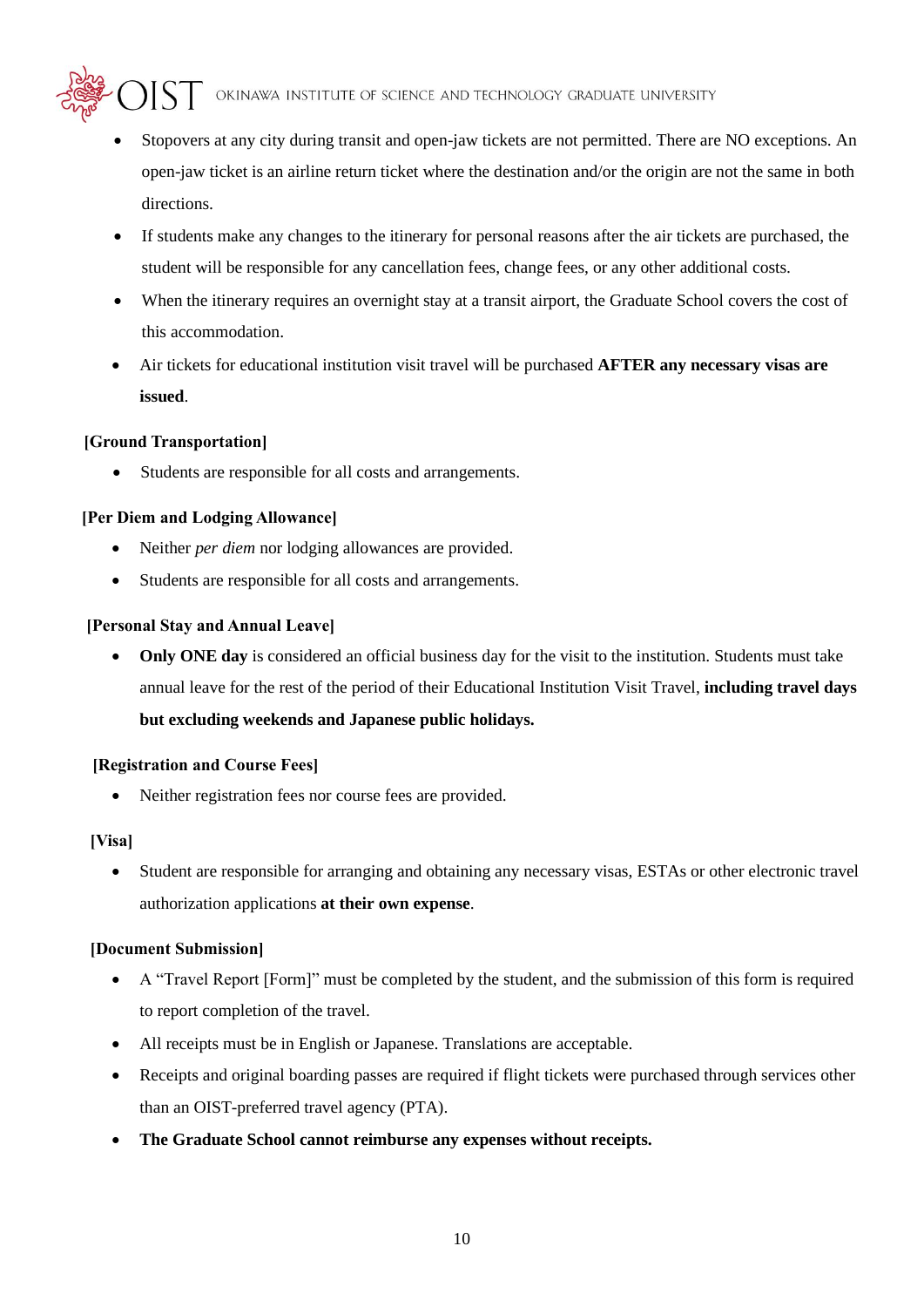<span id="page-10-0"></span> $S\overline{T}$  okinawa institute of science and technology graduate university

**[Other]**

• Students must take OIST promotional materials for distribution at the educational institution.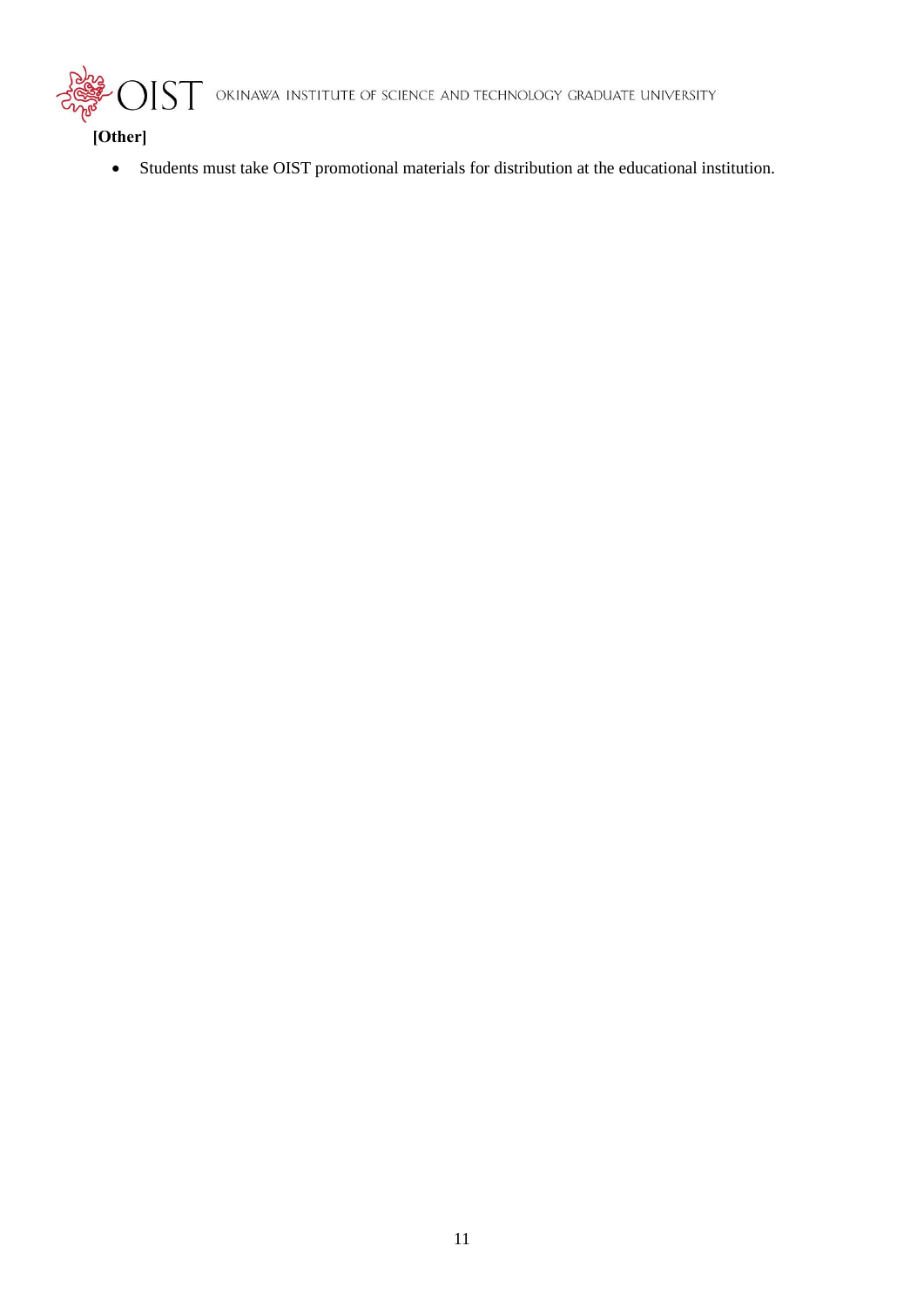$\sum_{i=1}^{n}$  okinawa institute of science and technology graduate university

## 3. Career Development Travel

- The Graduate School provides financial assistance to OIST PhD Students and Junior Research Fellows who wish to attend **domestic** career development events or other **domestic** career-related events announced by the Graduate School Professional and Career Development Team. Career related events include job matching events, career fairs, company or institution visits, and networking sessions followed by career related events. Students on Career Development Travel must attend career development events or institutional visits. Attendance at only networking sessions or social activities are not allowed. If a student wishes to attend a career development event that is not announced by the Professional and Career Development Team, please consult in advance.
- Job interviews or graduate school fairs are not eligible for this travel support.
- Career Development Travel funding is awarded only to students working on their PhD thesis research (during the third, fourth and fifth year of study) and Junior Research Fellows seeking job opportunities in Japan. An exception to this rule may be granted on approval from the Dean of the Graduate School, subject to availability of funds.

#### **[Application]**

- Students may receive Graduate School funding to travel for domestic career development events or activities **twice per academic year** (see General Guidelines of Student Travel). Only in exceptional circumstances, with the approval of the Manager of the Curriculum and Programs Section, will funding be granted more than twice during any academic year.
- **A Business Travel Form** must be submitted **at least ONE month prior** to the Career Development Travel start date.
- Application documents, materials and information:
	- Business Travel Form (under "Application: Career Development Travel")
	- Endorsement from the thesis supervisor (and co-supervisor, if applicable) and mentor. Endorsements should **include the event or activity name and the period of absence from OIST**.
	- Travel and schedule proposal
	- Event or activity information (website, etc.)
	- Confirmed appointment, invitation, registration or acceptance letter from the event or activity.
	- Additional documents and materials, as required.

#### **[Flight]**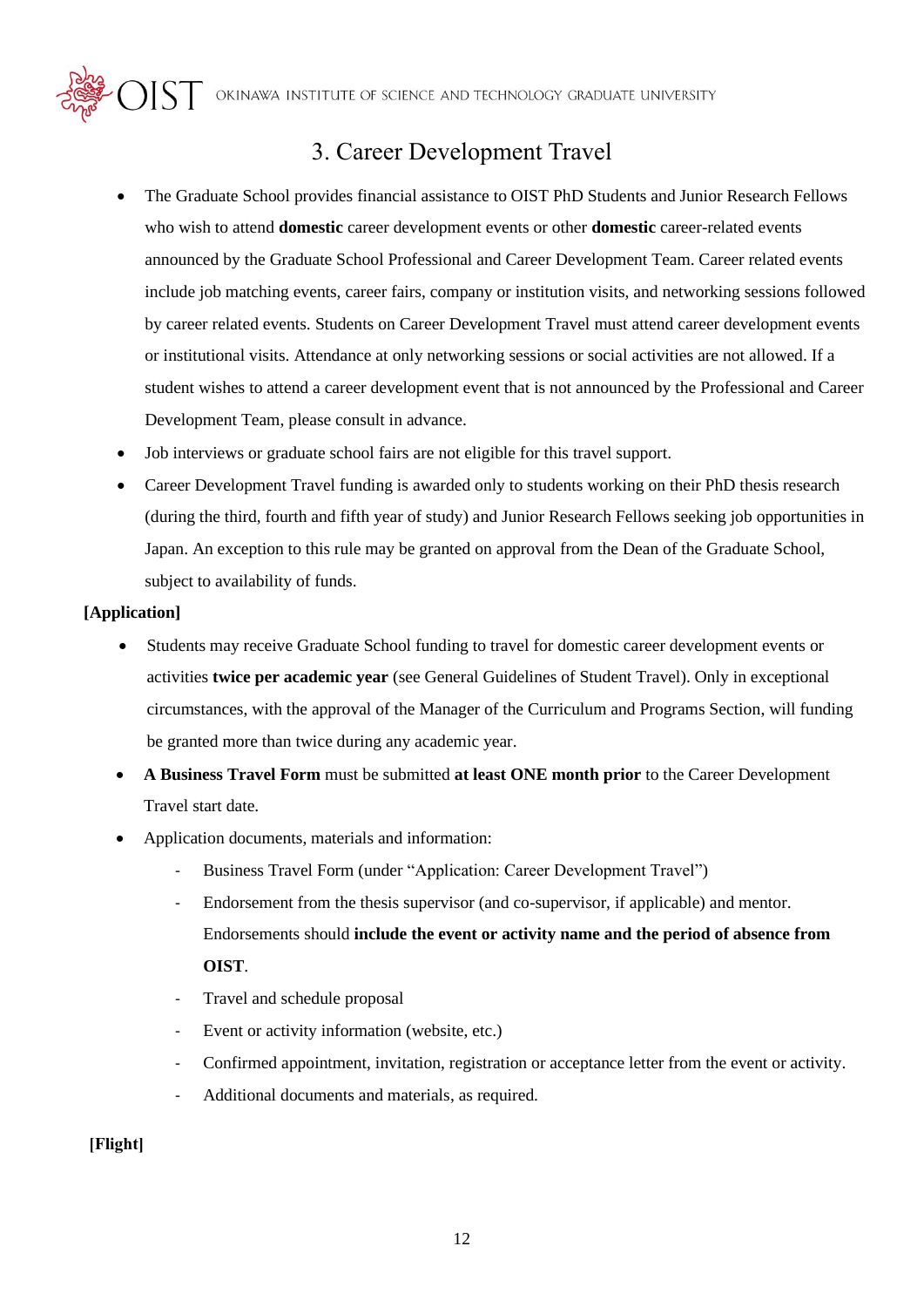- The Graduate School arranges **the most economical, simple, round-trip, economy class flight between Okinawa and the airport closest to the venue**. In most cases a travel package (including flights and accommodation) is arranged by the Graduate School.
- The Graduate School will not ask the student to confirm their flight itinerary before purchasing their flight ticket except in special circumstances (for example, when students ask for confirmation when applying). When prior confirmation is not requested, the Graduate School arranges flights as the most simple, roundtrip route departing from Okinawa after 10:00, and returning to Okinawa before 19:00, to ensure students' ability to use public transportation.
- If students make any changes to the itinerary for personal reasons after flight tickets are purchased, the student is responsible for any cancellation fees, change fees, or any other additional costs.

#### **[Ground Transportation]**

Students are responsible for all costs and arrangements.

#### **[***Per Diem* **and Lodging Allowance]**

- *Per diem* allowance is not provided.
- Accommodation is arranged by the Graduate School, generally through a travel package. When the travel package is arranged, accommodation will be selected by the Graduate School. If the travel includes a personal stay, accommodation should be arranged by the student, and only accommodation during business days will be later reimbursed up to the maximum amount as stipulated in the appendix.

#### **[Personal Stay and Annual Leave]**

- Students may include a period of annual leave up to three days per travel period as a personal stay, subject to the approval of the Graduate School. However, the number of days of personal stay (including annual leave as well as weekends and holidays) should not exceed the number of business days over which the event was held. When the allowable days for a personal stay during business travel are exceeded, only half of the business-related airfare will be paid by the Graduate School.
- Lodging allowance is not provided during periods of personal stay. Weekends and Japanese public holidays immediately before or after the event are also regarded as days of personal stay. If there is a weekend or holiday in the middle of an event program that does not include business, and if it is necessary to stay during this break in the event program, then these days are counted as non-business days but are not considered as personal stay and lodging allowance is provided.
- OIST does not pay for any expenses or costs related to personal stay activities or any incremental expenses incurred through non-OIST related activities.

#### **[Travelling dates]**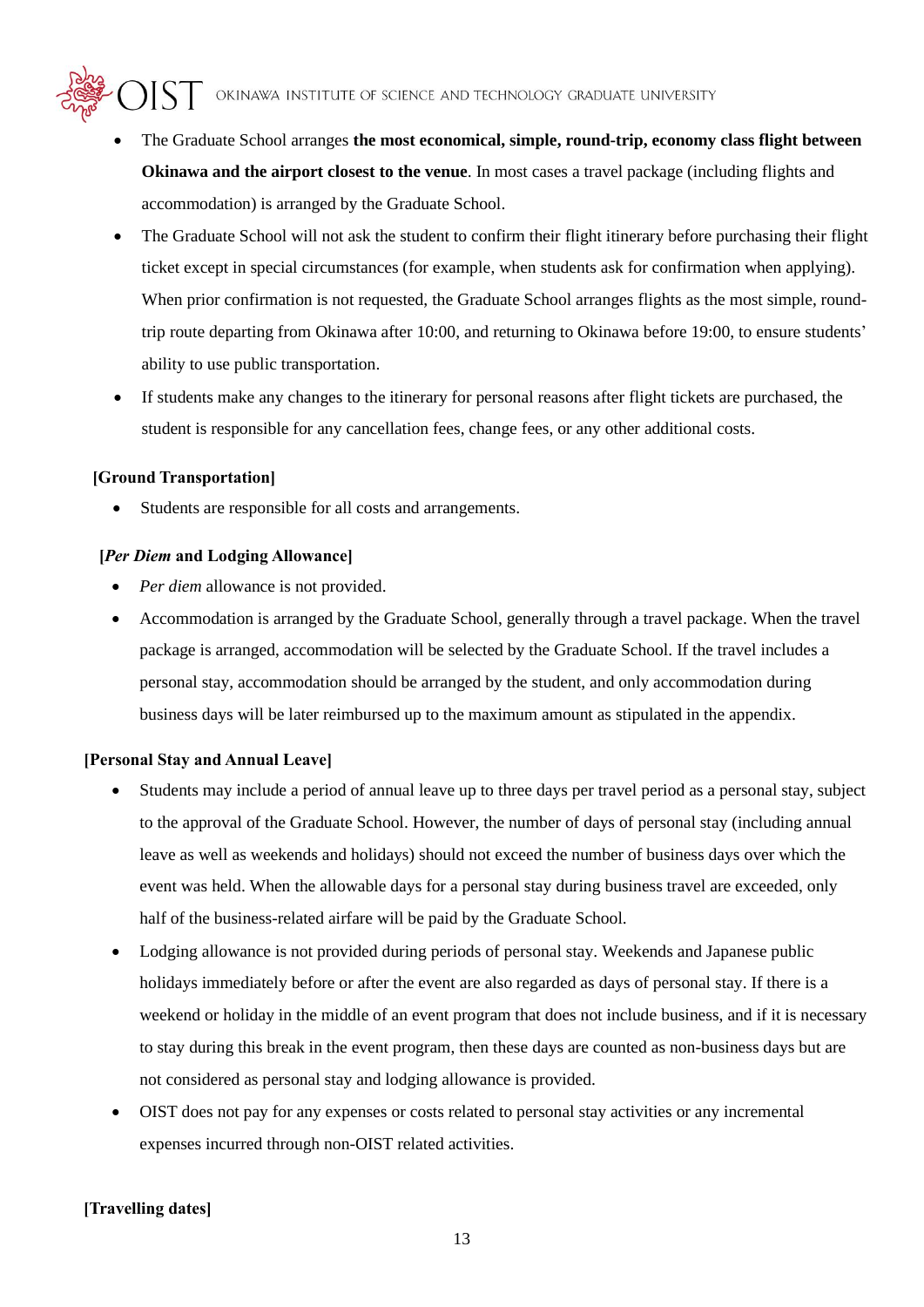• **For domestic travel**, students are allowed to arrive at the business location the day before commencement of business if the travel otherwise requires departure from home before 7am. Students are also allowed to depart the day after business is concluded if the travel otherwise requires arrival at home after 8pm.

### **[Registration Fee]**

• Registration fees, membership fees for professional associations, and any other similar fees are **NOT** part of the travel support provided by the Graduate School, and remain the responsibility of the student.

### **[Document Submission]**

- A "Travel and Expense Report [Form]" must be submitted to the Graduate School to report completion of the travel.
- All receipts must be in English or Japanese. Translations are acceptable.
- Receipts and original boarding passes are required if the flight tickets were purchased through services other than an OIST- preferred travel agency (PTA).
- **The Graduate School cannot reimburse any expenses without receipts.**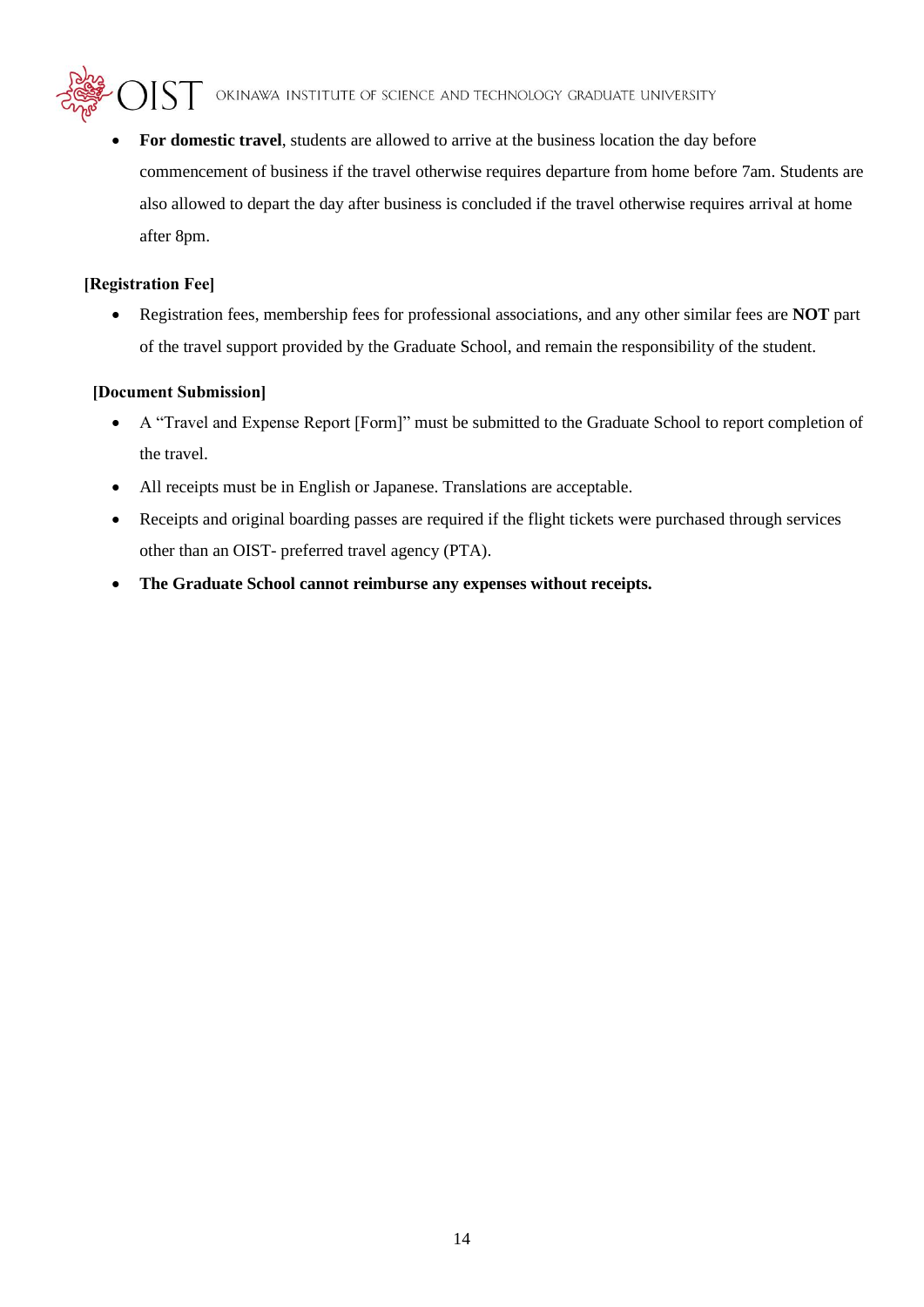

### **[Appendix] Source**: PRP 26.9, PRP 29 and OIST's "Travel Expense Handbook" (as of 16 December, 2019)

### **1. Per Diem and Maximum Lodging Allowance (rate in JPY)**

| Traveler | Domestic              |                        | International<br>Large Cities |                        | International<br><b>Small Cities</b> |                        |
|----------|-----------------------|------------------------|-------------------------------|------------------------|--------------------------------------|------------------------|
| Student  | Per diem<br>(per day) | Lodging<br>(per night) | Per diem<br>(per day)         | Lodging<br>(per night) | Per diem<br>(per day)                | Lodging<br>(per night) |
|          | 2,400                 | 11,100                 | 5,200                         | 18,800                 | 5,200                                | 15,800                 |

<sup>\*</sup>The allowance rate applied depends on the main location for each day. When it is possible to transfer to the business venue within the same day, the rate at the final destination will be applied. \*Actual lodging costs within the maximum lodging allowance are reimbursed.

#### **2. List of International Large and Small Cities**

| Country            |                                 | City                                                         |  |  |
|--------------------|---------------------------------|--------------------------------------------------------------|--|--|
|                    | <b>ARGENTINA</b>                | <b>Buenos Aires</b>                                          |  |  |
|                    | <b>AUSTRALIA</b>                | Melbourne, Perth, Sydney                                     |  |  |
|                    | <b>AUSTRIA</b>                  | Vienna                                                       |  |  |
|                    | <b>BELGIUM</b>                  | Antwerp, Brussels                                            |  |  |
|                    | <b>BRAZIL</b>                   | Rio de Janeiro, Sao Paulo                                    |  |  |
|                    | <b>CANADA</b>                   | Montreal, Toronto, Vancouver                                 |  |  |
|                    | <b>DENMARK</b>                  | Copenhagen                                                   |  |  |
|                    | <b>FINLAND</b>                  | Helsinki                                                     |  |  |
|                    | <b>FRANCE</b>                   | Paris, Lyon                                                  |  |  |
|                    | <b>GERMANY</b>                  | Berlin, Bonn                                                 |  |  |
|                    | <b>HONG KONG</b>                | Hong Kong                                                    |  |  |
|                    | <b>ISRAEL</b>                   | Tel Aviv, Jerusalem                                          |  |  |
| Group A<br>(Large) | <b>ITALY</b>                    | Rome                                                         |  |  |
|                    | <b>NETHERLANDS</b>              | Amsterdam                                                    |  |  |
|                    | <b>NORWAY</b>                   | Oslo                                                         |  |  |
|                    | <b>PORTUGAL</b>                 | Lisbon                                                       |  |  |
|                    | <b>RUSSIA</b>                   | Moscow, Saint Petersburg                                     |  |  |
|                    | <b>SINGAPORE</b>                | Singapore                                                    |  |  |
|                    | <b>SPAIN</b>                    | Madrid                                                       |  |  |
|                    | <b>SWEDEN</b>                   | Stockholm                                                    |  |  |
|                    | <b>SWITZERLAND</b>              | Geneva, Zurich                                               |  |  |
|                    | <b>UNITED</b>                   | London                                                       |  |  |
|                    | <b>KINGDOM</b>                  |                                                              |  |  |
|                    | <b>UNITED STATES</b>            | Atlanta, Los Angeles, New York, Boston, Chicago, Denver, San |  |  |
|                    |                                 | Francisco, Miami, Washington DC                              |  |  |
| Group B<br>(Small) | Locations not listed in Group A |                                                              |  |  |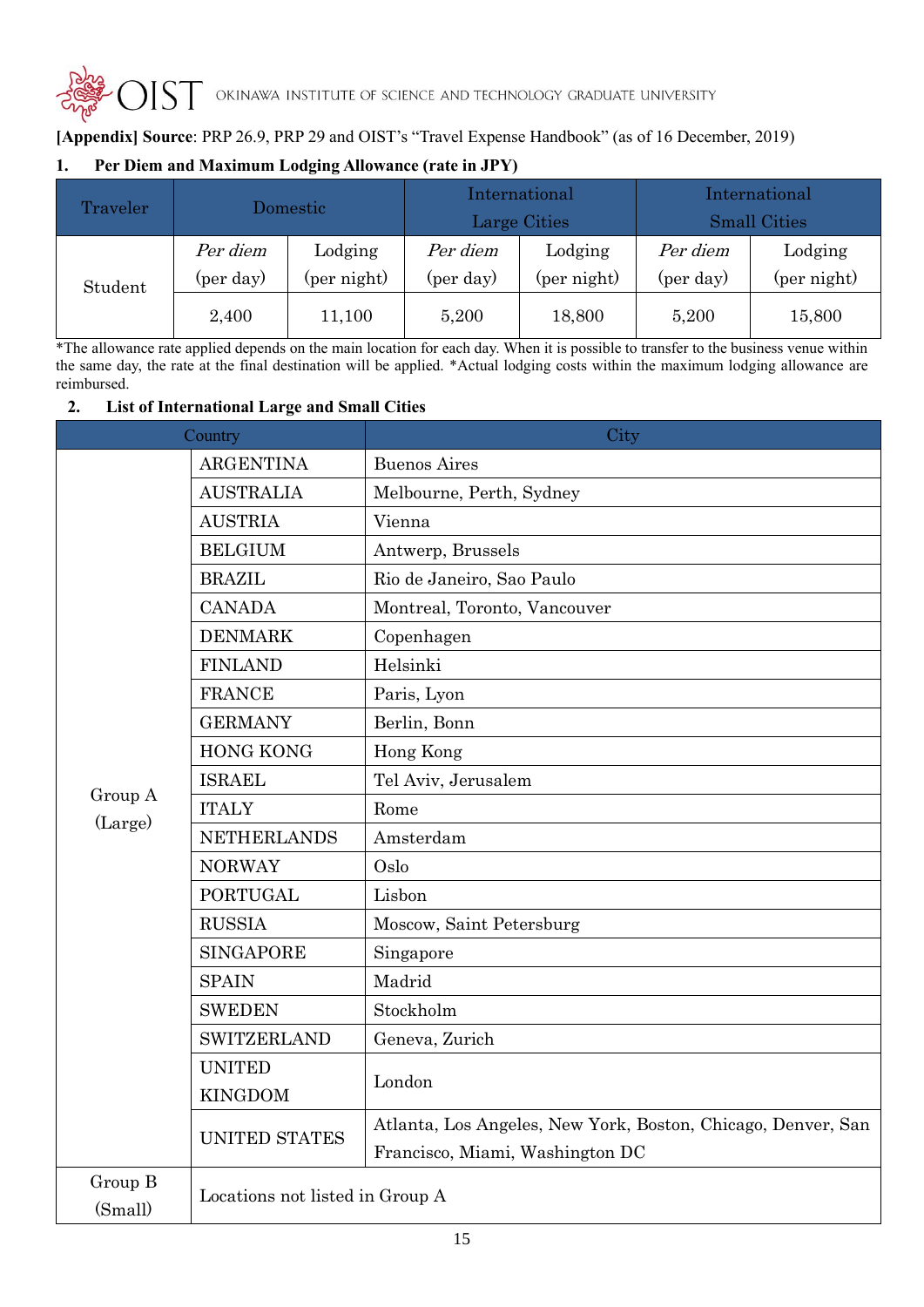\*Classifications are subject to change. Please check OIST's "Travel Expense Handbook" for updated information.

#### **. Payment of** *Per Diem* **and Maximum Lodging Allowance**

| Case                                                                                                                    |                                                                          | Per-diem                              | Lodging   | Remarks                                                                                                                                                                                                                                                                       |
|-------------------------------------------------------------------------------------------------------------------------|--------------------------------------------------------------------------|---------------------------------------|-----------|-------------------------------------------------------------------------------------------------------------------------------------------------------------------------------------------------------------------------------------------------------------------------------|
| Travel day before or after<br>conference or workshop                                                                    |                                                                          | $Paid(*)$                             | $Paid(*)$ | Only for international travel.<br>(*) For domestic travel, only in<br>cases where travel is necessary the<br>day before or after.<br>(Leaving home before 7 am or<br>arriving home after 8pm)                                                                                 |
| Business days                                                                                                           |                                                                          | Paid                                  | Paid      | Per diem and lodging allowance are<br>provided if there is a program (not<br>excursion) scheduled.                                                                                                                                                                            |
| Preparation day<br>(conference/workshop travel) &<br>Non-Business days                                                  |                                                                          | Not Paid                              | Paid      | A weekend during a conference will<br>be considered a "non-business day"<br>and only lodging allowance will be<br>provided. This will also apply to a<br>preparation day.                                                                                                     |
| Meals provided<br>during conference<br>or workshop                                                                      | Either lunch or<br>dinner<br>provided<br>Lunch and<br>dinner<br>provided | Half<br>amount is<br>Paid<br>Not Paid |           | Where meal costs can be separated<br>from the registration fee,<br>reimbursement for meals is not<br>provided. Instead, full per diem<br>allowance is paid.                                                                                                                   |
| Overnight stay on board                                                                                                 |                                                                          | Paid                                  | Not Paid  |                                                                                                                                                                                                                                                                               |
| Personal stay before or after<br>conference or workshop                                                                 |                                                                          | Not Paid                              | Not Paid  | If the itinerary allows the traveler<br>to fly or return on the first or final<br>day of the conference or workshop<br>but the traveler chooses to stay one<br>day longer, neither <i>per diem</i> nor<br>lodging will be provided as this is<br>regarded as a personal stay. |
| Long term travel exceeding 30 days<br>$(PRP29.3.8)$ (Exceptions may apply<br>for travel with multiple<br>destinations.) |                                                                          | Paid                                  | 60%       |                                                                                                                                                                                                                                                                               |

\* Lodging allowance will not be provided when a traveler stays at home or at a friend's place.